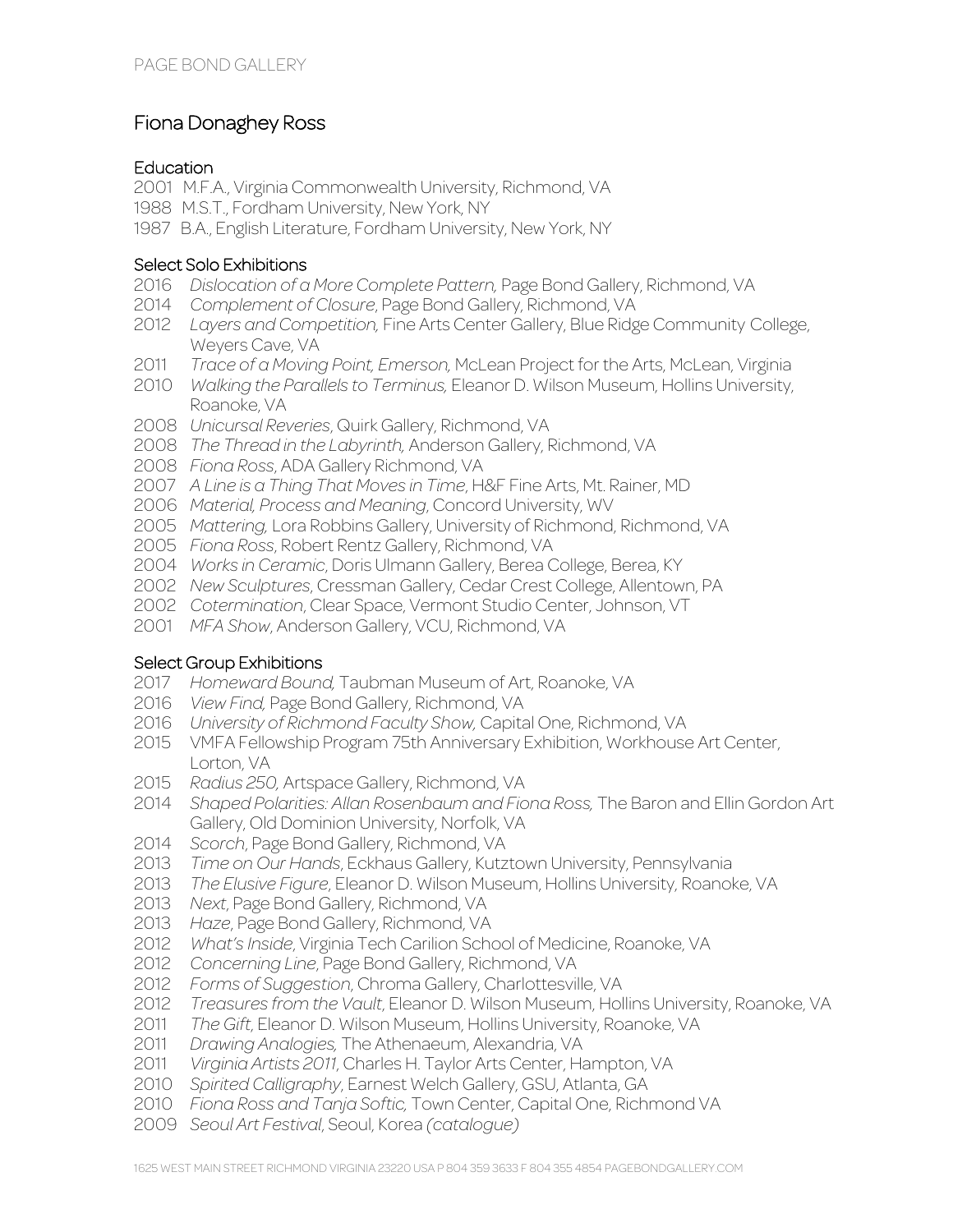*Stimulus Plan*, ADA Gallery, Richmond, VA *Preview: Walking the Parallels to Terminus*, ADA Gallery, Richmond, VA *Committed*, Fraser Gallery, Bethesda, MD *Salon Selectives*, ADA Gallery, Richmond, VA 2007 Sparkling Fresh Art, New York, NY *Bethesda Painting Awards*, Fraser Gallery, Bethesda, MD, *Artificium of Humanitas*, Seoul Hae-tae Gallery, Seoul, South Korea, *Artificium of Humanitas*, Shang-Shang Gallery, Beijing, China *Mid-Atlantic, #69*, New American Paintings, Exhibition in Print *Radius 250,* Art Space, Richmond, VA *Works on Paper, National*, LBI Institute for Arts and Sciences, NK 2006 Zone: Chelsea Center for the Arts, New York, NY *Artificium of Humanitas*, Daegu Cultural Arts Center, Daegu, South Korea *From America*, Museum of Modern Fine Arts, Minsk, Belarus 2006 2*5th Annual Art Gala*, Corcoran Museum, WPA/C, Washington, DC *Mixed Bag*, Zone: Chelsea Center for the Arts, New York, NY *Material Matters*, Zone: Chelsea Center for the Arts, New York, NY *Mid-Atlantic, #57*, New American Paintings, Exhibition in Print *Select III*, Corcoran Museum, WPA/C, Washington, D.C. *School's Out!* (NCECA), Catonsville Gallery, CCBC, Baltimore, MD *New Delhi 4*, All India Gallery, New Delhi, India *Fiona Ross and Travis Townsend*, FAB Gallery, VCU, Richmond, VA *Off Center*, 1708 Gallery, Richmond, VA *PA Crafts National 38,* Zoller Gallery, Pennsylvania State University *Amazing Clay, Too*, Staunton Arts Center, Staunton, VA 2003 Museum of Contemporary Art, Washington, DC *Inner Landscapes*, Astra Gallery, Richmond, VA 2003 Rawls Museum of Art, Courtland, VA, 40th Annual Juried Exhibition *Thumbnails and…,* Main Art Gallery, Richmond, VA *Exposed: Self-Portraits* Artkrush.com, Internet Art Magazine *Matchbox/Shoebox*, FAB Gallery, Richmond, VA *Small Works*, Eric Schindler Gallery, Richmond, VA *Emerging Artists*, Barn Gallery, M.T.S.U., Murfreesboro, TN (catalog) *Porcelain*, Esmay Fine Art Gallery, Rochester, NY *Prevailing Winds*, Young and Constantin Gallery, Wilmington, VT *Rebecca Murtaugh and Fiona Ross*, VCU Arts Atrium, Richmond, VA *Biennial 2000*, Peninsula Fine Arts Center, Newport News, VA *Amazing Clay*, Staunton Arts Center, Staunton, VA *Kata,* Eric Schindler Gallery, Richmond, VA *Tyros*, SOTA Gallery, V.C.U. Richmond, VA *Family*, Eric Schindler Gallery, Richmond, VA

*River of Fire*, Longwood College, Farmville, VA (catalog)

#### **Bibliography**

- Petici, Mircea. *Best Writing on Mathematics*. Princeton University Press
- Dewald, Matthew, "Line of Inquiry", University of Richmond Magazine, Spring/Summer
- Dalla Villa Adams, Amanda. (August 20) Seasonal Visit. *Style Weekly*, Richmond, VA
- Ross, Fiona Donaghey and Ross, William T. Title: "The Jordan curve theorum is non-trivial". *Journal of Mathematics and the Arts*.Taylor and Francis Group, London, England. (Article accepted for publication 10/11. Publication date TBA)
- Tim Bowring. "Zero Hour," WRIR, Public Radio 97.3, Richmond VA, August 2010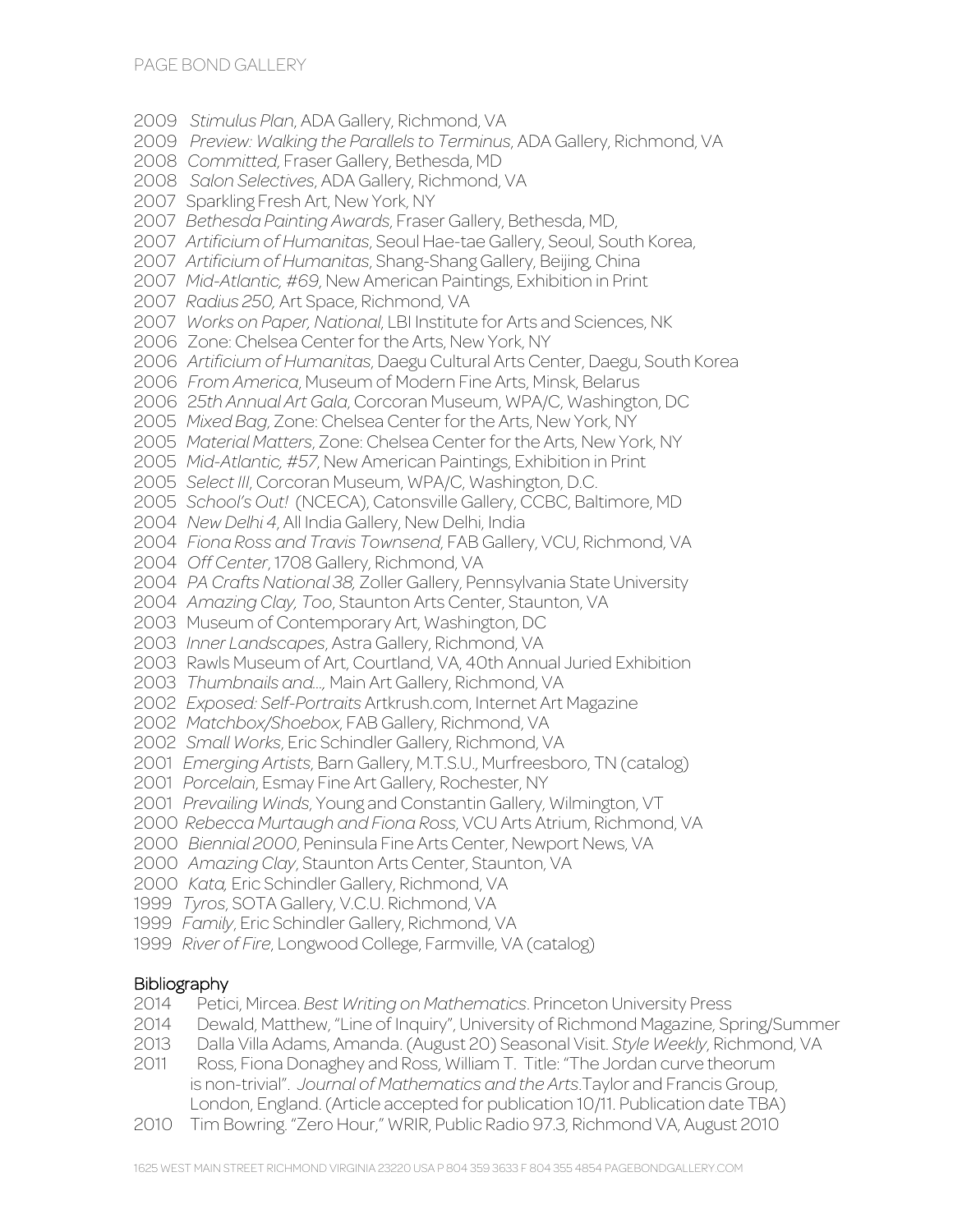- 2010 Gene Marrano. "StudioVA/" WVTF, Public Radio, 89.1 Virginia Tech, Blacksburg, VA, January 14, 2010
- 2010 Marrano, Gene. (January 14, 2010). "Artist creates a world of labyrinths at Hollins Museum exhibit." *Roanoke Star Sentinal*, Roanoke, VA
- 2010 Allen, Mike. (January 3, 2010). "A Labyrinthine aide in meditation, self-discovery." *Roanoke Times*, Roanoke, VA
- 2008 Chemaly, Souheil. "All that I thought it was going to be and more." *Bethesda Art Blog*. January 2, 2008, http://scenesfrombethesda.blogspot.com
- 2008 Rousseau, Claudia. (January 23, 2008). "More obsessive art on offer in Bethesda." *Gazette,* Bethesda, MD
- 2007 Genoni, Mia Reinoso. "Fiona Ross: Material*,* Process and Meaning"*,* part of session: "When is Technique Central to Meaning," chaired by Janet Koplos and Bruce Metcalf. College Art Association. Hilton Hotel, New York, NY. February 2007
- 2007 Calos, Katherine "Creative Survival."*Richmond Times-Dispatch,* Richmond, VA (September 23, 2007).
- 2007 O'Sullivan, Michael. "In Painting Awards, Unexpected Outcomes." *Washington Post,* Washington, DC (June 15, 2007).
- 2007 Rousseau, Claudia. "Painting awards exhibit offers few highlights." *Gazette,* Bethesda, MD (June 27, 2007).
- 2007 Kojo Nmandi. *The Kojo Nmandi Show,* WAMU, 88.5, American University, With Dr. Claudia Rousseau, Jeffrey Cudlin. Thursday, July 12, 2007. http://dcartnews.blogspot.com/search/label/Kojo%20Nmandi
- 2007 *New American Paintings*, Mid-Atlantic Edition, #69, Boston, Massachusetts: Open Studios Press (May 2007)
- 2006 J.T. Kirkland. *Thinking About Art*, Artists Interview Artist: Fiona Ross, September 14, 2006, http://thinkingaboutart.blogs.com/
- 2006 Choi, Suk Jin. "Appreciation of American Ceramic Artists in America: Fiona Ross. *The Korea Times,"* Washington, DC. (April 2006)
- 2006 Choi, Suk Jin, "Fiona Ross"*, Korean Ceramic Art Monthly*, *The Monthly Magazine for Ceramics Co., LTD*, April 2006, Volume 11, pp. 66-68.
- 2005 *New American Paintings*, Mid-Atlantic Edition, #57, Boston, Massachusetts: Open Studios Press (May 2005)
- 2004 Zakin, Richard. *Electric Kiln Ceramics*. Wisconsin: Krause Publications
- 2003 Ross, Fiona Donaghey. *"*Neo-Plutonism*,"* part of session "Novel Processes in Ceramics," chaired by Dr. Ron Loehman, Sandia Labs. American Ceramics Society Conference, Oakland, CA. October 2003.
- 2001 Zakin, Richard. *Ceramics: Mastering the Craft.* Wisconsin: Krause Publications.
- 2001 Netsky, Ron. (2001, March 7) "Mutant Forms Made of Clay. *Rochester City News,* Rochester, NY
- 2000 Richardson, Charlotte. "Clay Time." *Eightyone Magazine* (August 2000)

## Select Collections

Republic of Ireland Capital One Markel Corporation Wachovia Securities

#### Fellowships and Awards

- 2014 Virginia Center for the Creative Arts Fellowship
- 2013 Virginia Center for the Creative Arts Fellowship
- 2012 Virginia Center for the Creative Arts Fellowship